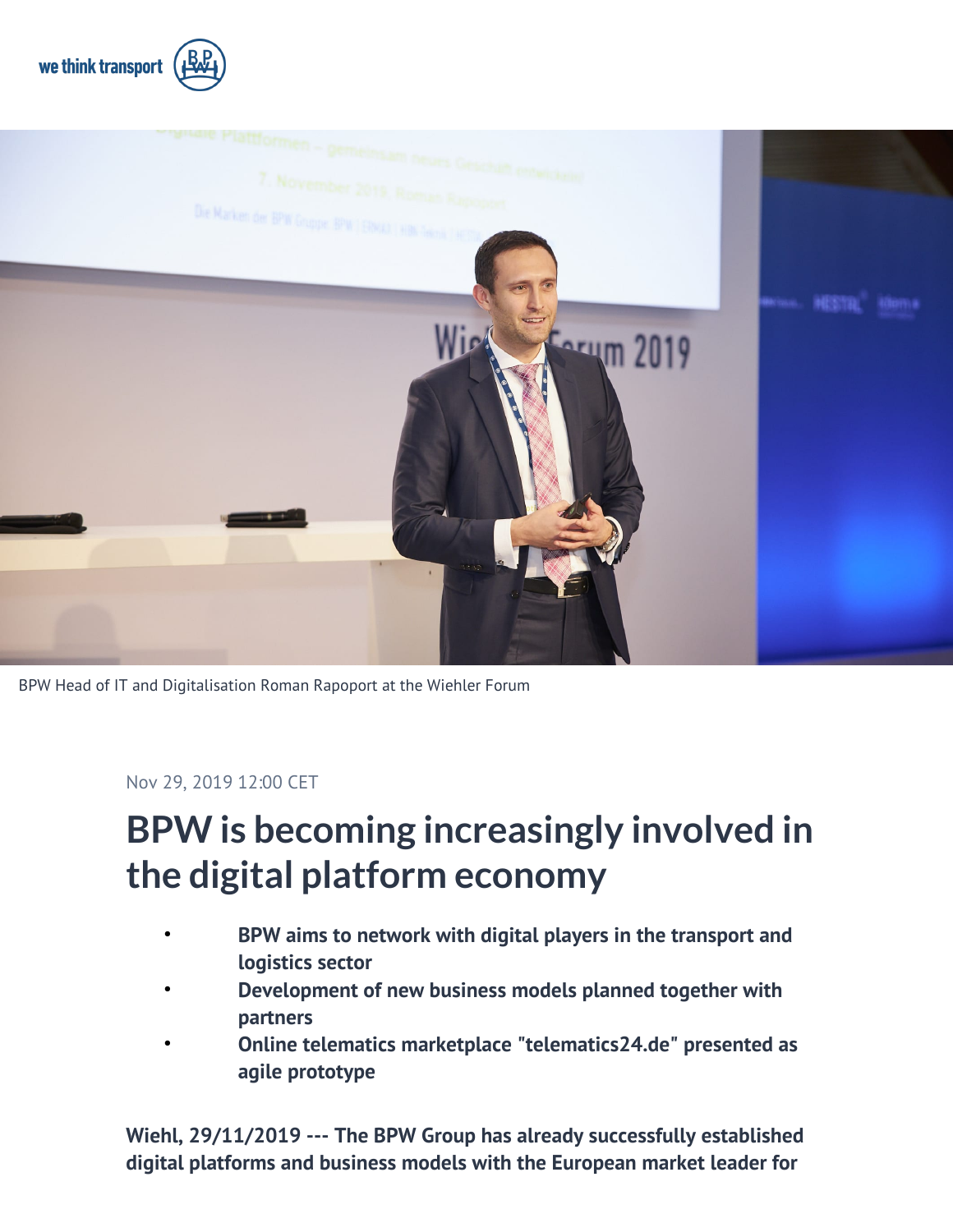**trailer telematics, idem telematics, and webshop specialist and spare parts data aggregator PE Data. In future, the company intends to be even more adaptable when it comes to developing and implementing new digital ideas, as BPW Head of IT and Digitalisation Roman Rapoport demonstrated at the Wiehler Forum using telematics24.de as a project example.**

Digitalisation is changing the DNA of companies: one example of this development is the BPW Group, which in just a few years transformed itself from a traditional firm in the commercial vehicle industry to an innovation leader of Industry 4.0. The most recent example are trailer [running gears,](https://geschaeftsbericht.bpw.de/en/intelligent-life) [generated as "digital twins"](https://geschaeftsbericht.bpw.de/en/intelligent-life) on the computer and accompanied by digitally networked services from production and assembly up to maintenance and spare parts service across nearly their entire lifecycle. The phrase "born digital" also applies to [big data and webshop concepts,](https://geschaeftsbericht.bpw.de/en/pe-data) such as those realised by BPW Group member company PE Data: commercial vehicle service stations can easily identify spare parts via scanning with a smartphone, and then ordering with just one click. Taking this even further is the BPW Aftermarket Group, which brings to the table a [completely digitalised spare parts](https://geschaeftsbericht.bpw.de/en/down-with-downtime) [warehouse](https://geschaeftsbericht.bpw.de/en/down-with-downtime) in the form of an overseas shipping container: the only thing that employees have to do now is pick out the parts they need – these are recorded, invoiced and re-ordered completely automatically. A core component of BPW's digital strategy is system openness: the collaboration with platforms, software and hardware from a wide range of providers has also transformed the telematics subsidiary, [idem telematics,](https://geschaeftsbericht.bpw.de/en/living-telematics) into the European market leader for networking vehicles, freight and drivers.

Companies can only stay successful if they not only digitise and network their business models, but also permanently develop them further, Roman Rapoport reminded the audience at the Wiehler Forum. Boldness and the desire for change are the decisive success factors in digitisation, according to Rapoport. This ongoing change also always reguires a [change in corporate](https://geschaeftsbericht.bpw.de/en/it) [culture:](https://geschaeftsbericht.bpw.de/en/it) an agile mindset, more personal responsibility and creative freedom for employees and a trust-based form of collaboration with partners are some of the most important ingredients in this regard.

The BPW Group is looking to open up more to digital players and platform operators in the future. Therefore, idem telematics has successfully partnered with Daimler Fleetboard and RIO as well as Schmitz Cargobull in recent years. However, it also depends on pace, says Rapoport: new platform ideas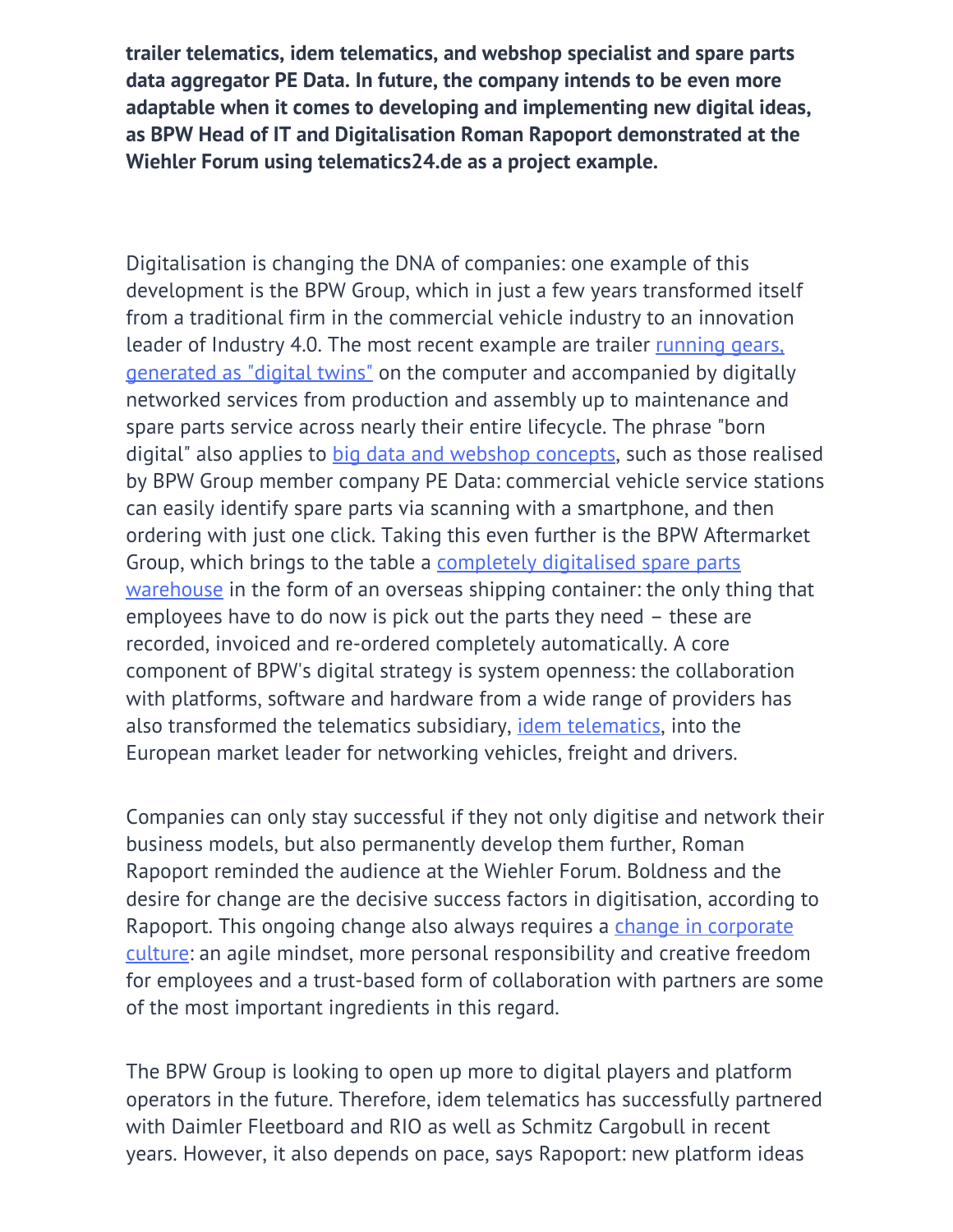don't need to be launched to perfection, but can be implemented more quickly as prototypes and then intelligently further developed, taking new findings into account. He cited the new online marketplace [telematics24.de](https://telematics24.de/en/) as a project example. The platform is already online and is expected to develop into a cross-brand marketplace for telematics products and services in 2020. The goal is to depict product diversity to forwarders and vehicle manufacturers in a transparent and simple manner. That, too, is what BPW understands system openness to mean, says Rapoport.

#### *About BPW Bergische Achsen Kommanditgesellschaft*

*BPW Bergische Achsen Kommanditgesellschaft is the parent company of the BPW Group. With over 1,600 employees, including around 120 trainees, the familyowned company has been developing and producing complete running gear systems for truck trailers and semi-trailers at its headquarters in Wiehl since 1898. BPW's technologies include axle systems, brake technology, suspension and bearings. BPW's trailer axles and running gear systems are in use in millions of vehicles around the world. An extensive range of services also offers vehicle manufacturers and operators the ability to increase the efficiency of their production and transport processes.* [www.bpw.de/en](http://www.bpw.de/en)

#### *About the BPW Group*

*The BPW Group researches, develops and manufactures everything needed to ensure that transport keeps moving and is safe, illuminated, intelligent and digitally connected. With its brands* [BPW](https://www.bpw.de/en/products/running-gears/disc-brakes-eco-disc)*,* [Ermax](https://www.bpw.de/en/products/lighting-cable-systems)*,* [HBN](https://www.bpw.de/en/products/mud-wings-mudguards)*,* [HESTAL](https://www.bpw.de/en/products/fasteners-and-superstructure-technology) *and* [idem](https://www.bpw.de/en/products/truck-trailer-telematics) [telematics](https://www.bpw.de/en/products/truck-trailer-telematics)*, the company group is a preferred system partner of the commercial vehicle industry around the globe for running gear, brakes, lighting, fasteners and superstructure technology, telematics and other key components for trucks, trailers and buses. The BPW Group offers comprehensive mobility services for transport businesses, ranging from a global service network to spare parts supply and intelligent networking of vehicles, drivers and freight. The owner-operated company group currently employs 7,200 staff in more than 50 countries and achieved consolidated sales of 1.48 billion euros in 2017.* [www.bpw.de/en](http://www.bpw.de/en)